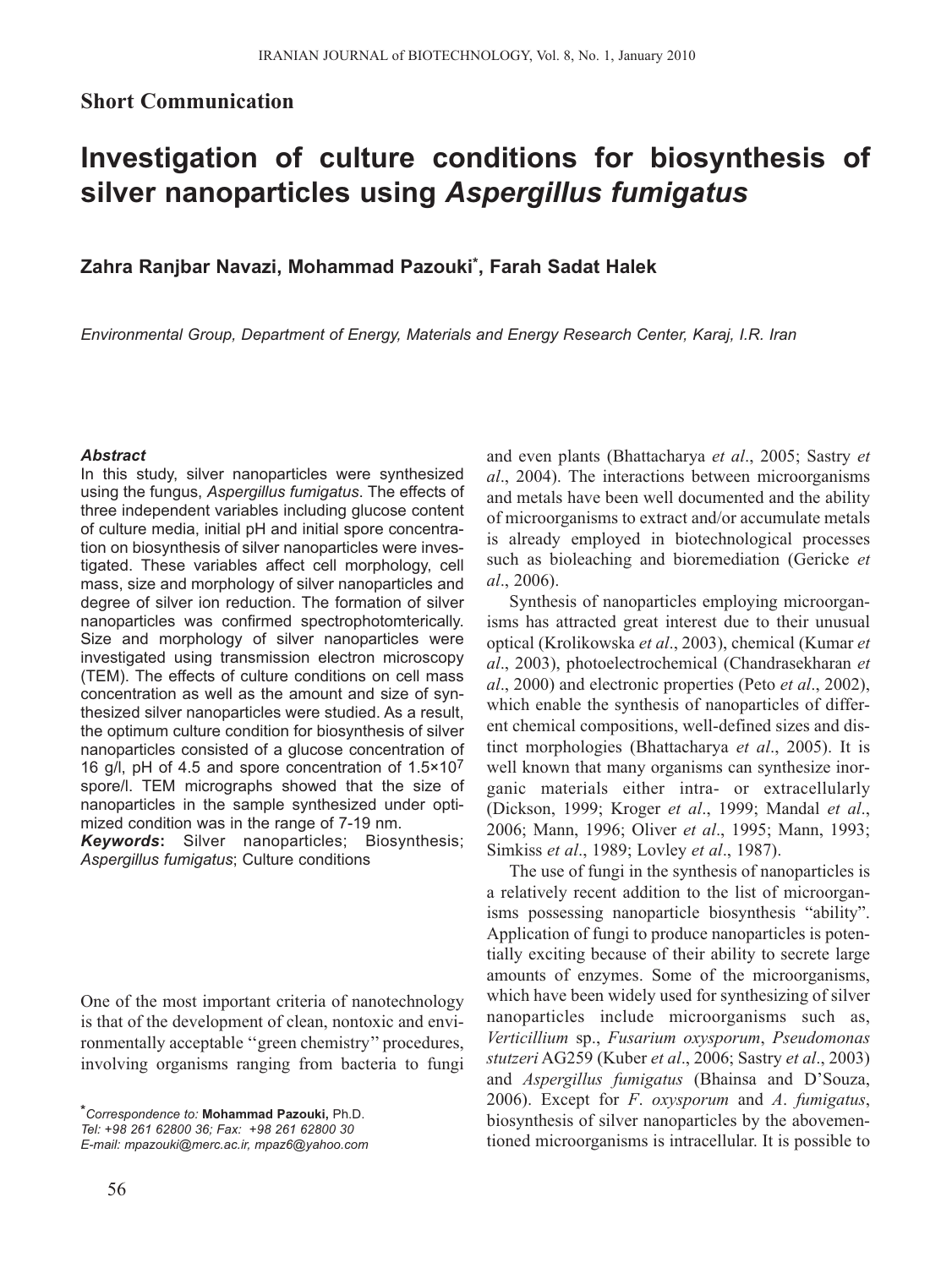release intracellular silver and gold nanoparticles via ultrasound treatment of the biomass-nanoparticles composite or via reaction with suitable detergents. Nonetheless, it would be far more practical if the metal ions exposed to the fungus could be reduced outside the fungal biomass, leading to the formation of metal nanoparticles in solution. (Mandal *et al*., 2006) Therefore in this study *A*. *fumigatus* was used to reduce silver ions extracellularly. According to the preliminary study of Bhainsa and D'Souza (2006), this fungus is a good candidate for rapid biosynthesis of silver nanoparticles. In this research, the effects of glucose concentration, pH and number of spores on the size and morphology of silver nanoprticles were investigated using UV- visible spectrophotometry and transmission electron microscopy (TEM).

In order to prepare the required biomass for the biosynthesis of silver nanoparticles, spores of *A*. *fumigatus*  $U_{\rm R2}$ 60<sup>o</sup> which had originally been isolated from the Bidestan Distillery and Food Products, Qazvin, Iran for biodecolorization of distillery spent wash (Pazouki *et al*., 2006; Pazouki *et al*., 2005) were maintained on potato dextrose agar (PDA) slants for 5 days. Twenty experiments were designed using the central composite design (CCD) at five levels (Montgomery, 2005) to investigate the effects of culture media condi-

**Table 1.** Culture conditions of *A. fumigatus* for biosynthesis of silver nanoparticles using central composite design CCD.

| Sample                  | Glucose | pH   | Spore concentration |
|-------------------------|---------|------|---------------------|
|                         | (g/I)   |      | $(x10^6/l)$         |
| 1                       | 16      | 4.5  | 8                   |
| $\overline{\mathbf{c}}$ | 16      | 4.5  | 8                   |
| 3                       | 7       | 6    | 3.7                 |
| 4                       | 7       | 6    | 12.3                |
| 5                       | 25      | 3    | 12.3                |
| 6                       | 16      | 4.5  | 8                   |
| $\overline{7}$          | 25      | 6    | 12.3                |
| 8                       | 16      | 4.5  | 8                   |
| 9                       | 25      | 3    | 3.7                 |
| 10                      | 25      | 6    | 3.7                 |
| 11                      | 7       | 3    | 12.3                |
| 12                      | 7       | 3    | 3.7                 |
| 13                      | 0.86    | 4.5  | 8                   |
| 14                      | 16      | 4.5  | 8                   |
| 15                      | 16      | 4.5  | 7.5                 |
| 16                      | 16      | 4.5  | 8                   |
| 17                      | 31.14   | 4.5  | 8                   |
| 18                      | 16      | 7.02 | 8                   |
| 19                      | 16      | 4.5  | 15.2                |
| 20                      | 16      | 1.98 | 8                   |

tions on the biosynthesis of silver nanoparticles. This design has the advantage of using a minimum number of trials. The parameters studied, were glucose concentration, initial pH and the number of spores in liquid culture media. These parameters were selected due to their influence on morphology and metabolite production (Pazouki and Panda, 2000). Hence 20 liquid media containing  $(g/l)$  KH<sub>2</sub>PO<sub>4</sub> 7.0, K<sub>2</sub>HPO<sub>4</sub> 2.0,  $MgSO<sub>4</sub>·7H<sub>2</sub>O$  0.1,  $(NH<sub>4</sub>)<sub>2</sub>SO<sub>4</sub>$  1.0, yeast extract 0.6, different glucose concentrations and pH were prepared using CCD (Table 1). Then, the respective numbers of spores were inoculated and the fungus was grown aerobically. The flasks were incubated at 25ºC on an orbital shaker (Sm-920, Borhan Pouya Co., Iran) with agitation at 160 rpm. After 72 h of cultivation, the resulting biomasses in the flasks were harvested using a sterilized sieve and washed extensively with distilled water to remove medium components. The obtained biomass in each run of the experiment as it was produced, was added to 100 ml of Milli-Q deionized water and incubated at 30°C for 72 h on an orbital shaker, with shaking at 130 rpm. After the incubation period, for the purpose of the synthesis of silver nanoparticles,  $AgNO<sub>3</sub>$  (1 mM) was mixed with the biomass filtrate that was obtained by passing it through Whatman filter paper no. 42, in a 250 ml Erlenmeyer flask . The resulting mixture was incubated at 25ºC in the dark, with agitation at 130 rpm (Bhainsa and D'Souza, 2006).

In order to observe the effect of biomass on synthesized silver nanoparticles, silver nitrate was added to the samples under the same conditions but, containing biomass. Whereas the rapid synthesis of silver nanoparticles is possible using *A*. *fumigatus*, the UV spectra of samples were obtained using UV-visible spectrophotometer (CECIL 30E 9500, England) after 4 h in order to compare the intensities of peaks related to silver nanoparticles. The sample of biomass filtrate which had the desirable UV spectrum with regard to



Figure 1. Color change of cell filtrate A: after adding silver nitrate (1mM) at the start of the reaction and B: after 72 h.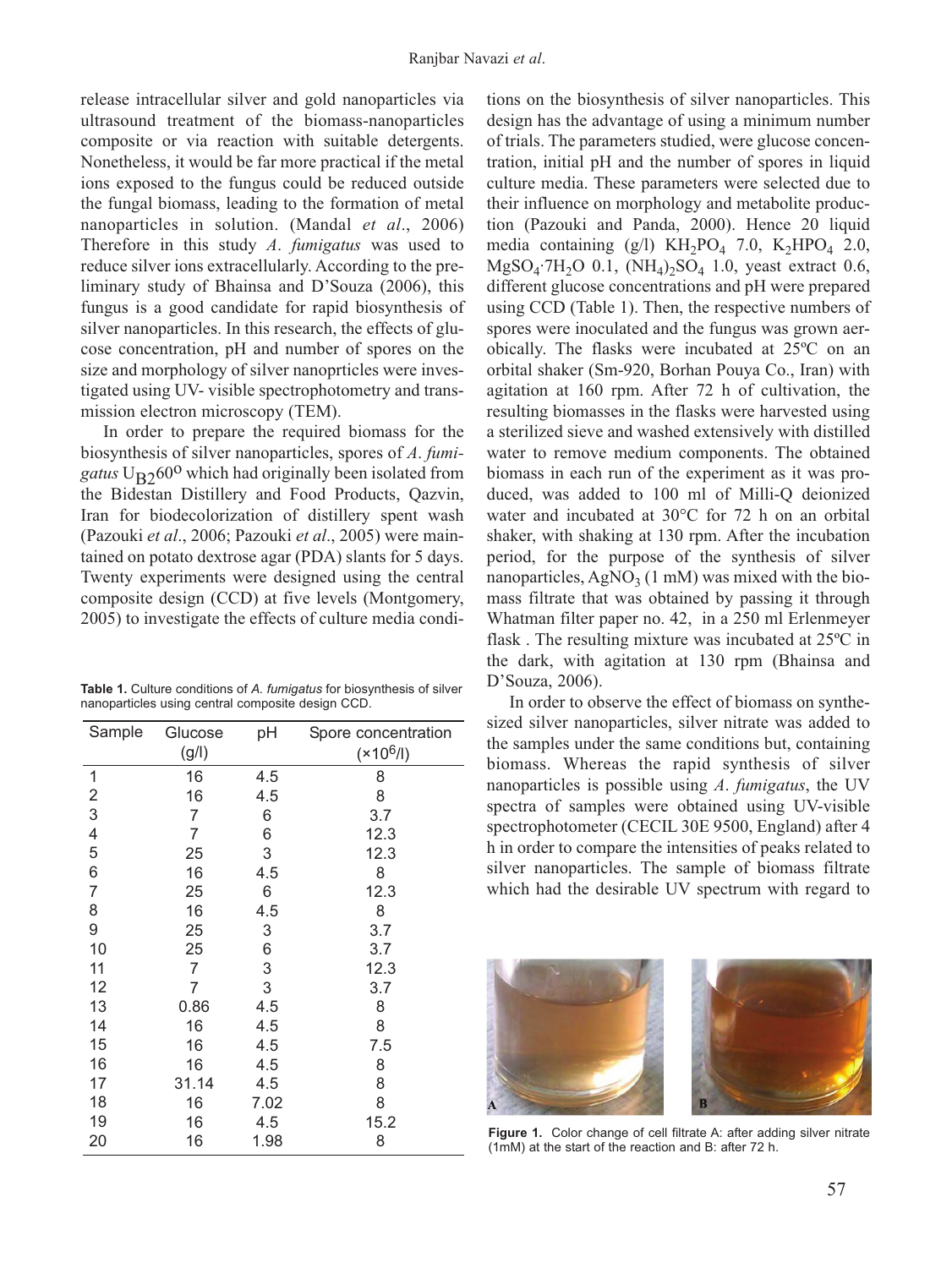the silver nanoparticles was used for electron transmission microscopy (TEM). A drop of the sample was placed on the carbon coated copper grid of the microscope (CEM902A, Zeiss, Germany).

Reduction of silver ions was reflected in the changing color of the cell filtrate, from pale yellow to a brown shade as shown in Figure 1. Due to the completion of the reaction, the intensity of the brownish color increased. In addition, the presence and production of silver nanoparticles were confirmed by UV-visible spectrophotometry, whereby light absorption at approximately 420 nm was attributed to to the surface plasmon resonance of the silver nanoparticles .

Desirable UV spectra were obtained by samples with high absorption intensity due to high levels of reduced silver ions or smooth curves due to better size distributions (Khosravi *et al*., 2007). As denoted in Figure 2, the sample from run 19 had the highest intensity of light absorption at 420 nm but the shape of the UV spectrum of the sample from run 15 was much smoother.

Figure 3 shows the UV spectrum of the samples from runs 15 and 19 containing biomass. The UV spectrum of samples containing biomass did not show admissible absorption intensity at 420 nm as compared to the samples containing cell filtrate, indicating low concentration of silver nanoparticles in the media. The color of media did not change significantly either, instead the color of the biomass surfaces changed to a brownish red after adding silver nitrate. It shows that



**Figure 2.** Ultraviolet spectra of selected samples from the central composite design (CCD) experiment where,: A: 1, B: 4, C: 13, D: 15, E: 19.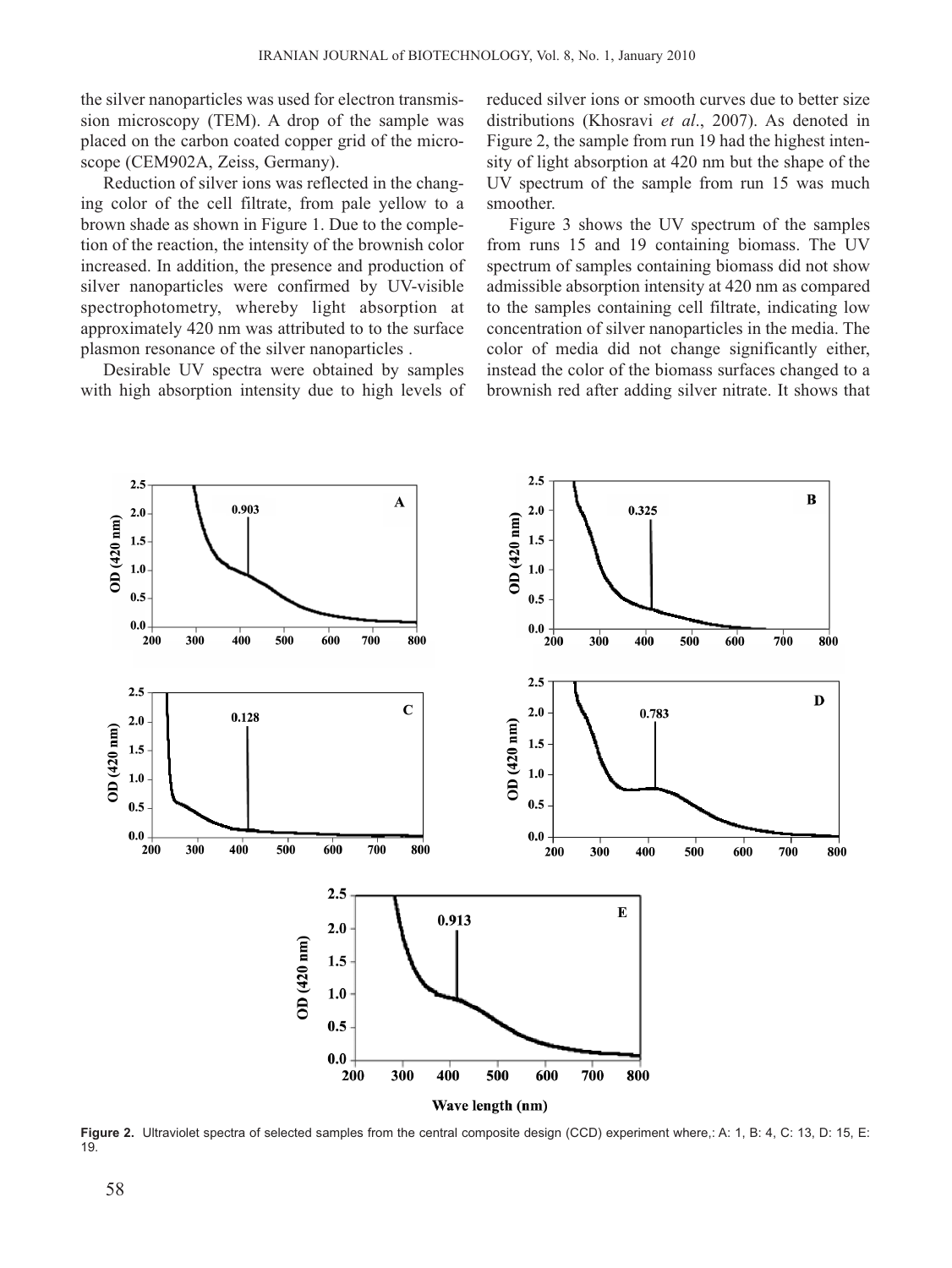

**Figure 3.** Ultraviolet spectrum of samples 15 (Black) and 19 (Grey) containing biomass.

the synthesized silver nanoparticles had accumulated on the cell wall. Hence, the benefits of external biosynthesis of silver nanoparticles could not be appreciated because the detachment of nanoparticles would be a difficult and extra process.

Figure 4 shows the TEM micrograph of silver nanoparticles synthesized according to the culture conditions of runs 15 and 19. As seen in this Figure, the morphology of nanoparticles is almost spherical. The sizes the nanoparticles in the sample of run 19 ranged from 7- to 35 nm and the sizes of nanoparticles in the sample from run 15 was in the range of 16-50 nm. Moreover, there was some aggregation between the silver nanoparticles synthesized in the sample from run 15.

Table 2 includes the cell dry mass produced during each run, indicating the effects of culture conditions on the amount of cells produced. In addition, it was observed that these parameters affected the morphology and even the color of the fungal cells. Therefore, the chosen culture variables including glucose concentration, initial pH and number of spores were required to be considered in order to obtain desirable nanoparticles. According to the obtained results, the optimum culture conditions of *A*. *fumigatus* for biosynthesis of silver nanoparticles included a glucose concentration of 16 g/l, pH of 4.5 and spore concentration of 1.5×107/l.

Application of biological systems for synthesis of silver nanoparticles has already been reported (Sastry *et al*., 2003; Klaus-Jeorger *et al*., 2001). However, the exact mechanism leading to the formation of silver nanoparticles by all these organisms is yet to be elucidated. Ahmad *et al*. (2003) have reported that certain NADH dependent reductases of *F*. *oxysporum* were involved in the reduction of silver ions. Also, Duran *et al*. (2005) have studied several strains of the fungus *F*. *oxysporum* and have reported that the reduction of the metal ions occurs by a nitrate-dependent reductase and a shuttle quinone extracellular process. One reason for aggregation of sample 15 could be the use of a fewer number of spores as compared with that of sample 19. Therefore, the spore inoculum concentration affects the synthesized nanoparticles.

There are a few reports on the effects of culture conditions on the biosynthesis of metal nanoparticles. Mohammadian *et al*. (2007) have investigated the effects of growth conditions on the biosynthesis of silver nanoparticles by *F*. *oxysporum*. They have reported that consistency in the fungus growth conditions



**Figure 4.** Transmission Electron Microscopy (TEM) micrograph of silver nanoparticles synthesized by *A. fumigatus* under culture conditions of A: sample 15 (scale bar: 50 nm) B: sample 19 (scale bar: 50 nm).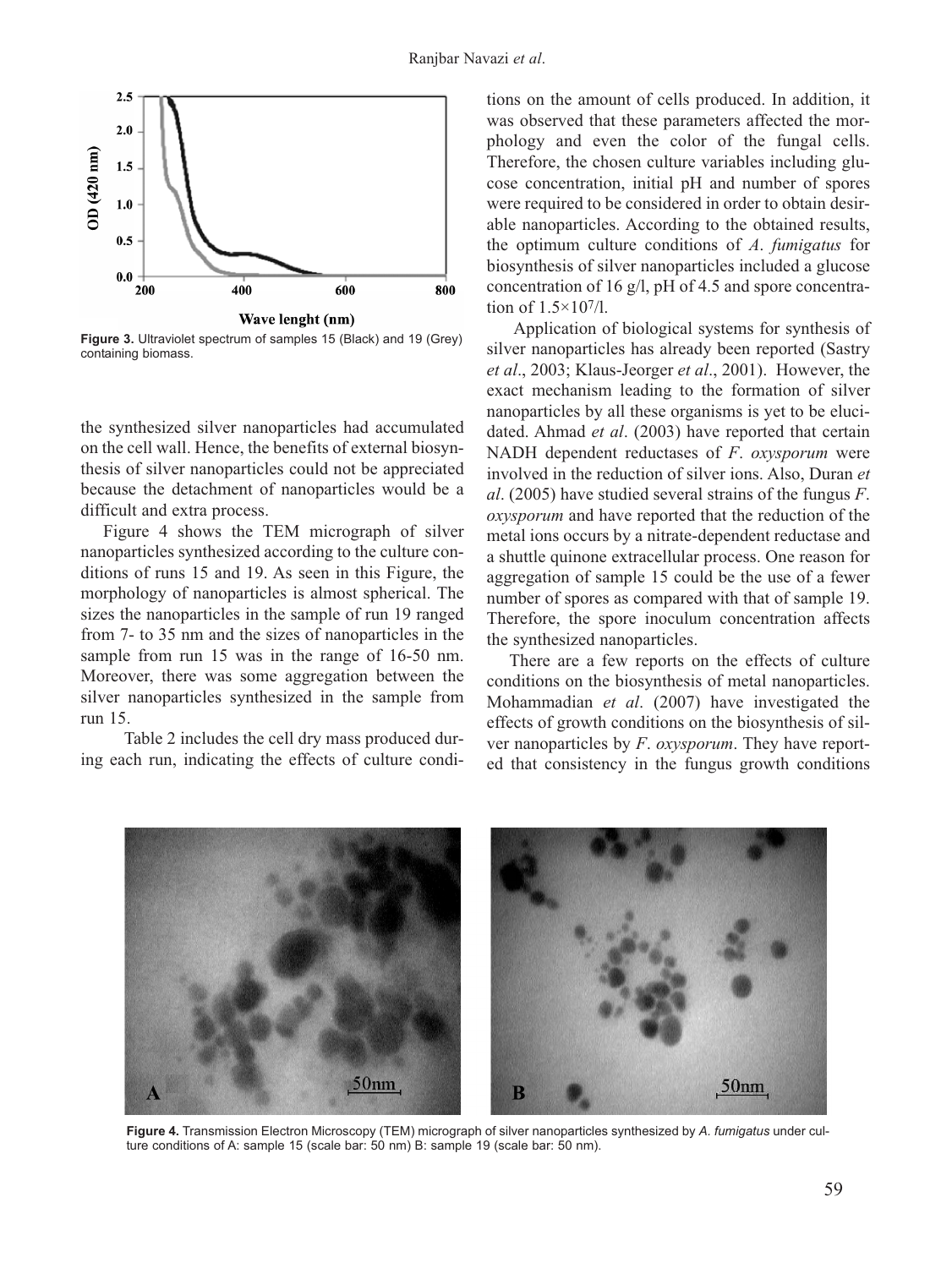| Sample | Cell mass (g) | Sample | Cell mass (g) |
|--------|---------------|--------|---------------|
| 1      | 0.336         | 11     | 0.191         |
| 2      | 0.327         | 12     | 0.150         |
| 3      | 0.186         | 13     | 0.337         |
| 4      | 0.159         | 14     | 0.650         |
| 5      | 0.438         | 15     | 0.637         |
| 6      | 0.264         | 16     | 0.714         |
|        | 0.498         | 17     | 0.738         |
| 8      | 0.296         | 18     | 0.760         |
| 9      | 0.457         | 19     | 0.665         |
| 10     | 0.474         | 20     |               |

**Table 2.** Cell mass obtained under different culture conditions obtained by Central Composite Design CCD.

including cultivation temperature, carbon source concentration and shaking frequency is not a determining factor affecting the rate of nanoparticles biosynthesis. However, there is no report on the effects of the numbers of spores on biosynthesis of metal nanoparticles. In this study, some of the fungus culture variables including initial pH, glucose concentration and spore number have been found to affect the morphology and amount of fungal biomass produced and also the size and morphology of synthesized silver nanoparticles.

## **Acknowledgments**

This study was performed at the Materials and Energy Research Center and financially supported by the Graduate Studies Office, Karaj, Tehran.

### **References**

- Ahmad A, Senapati S, Khan MI, Kumar R, Sastry M (2003). Extracellular biosynthesis of monodispersed gold nanoparticles by a novel extermophillic actinomycete, *Thermonospora* sp. *Langmuir* 19: 3550-3553.
- Bhainsa KC, D'Souza SF (2006). Extracellular biosynthesis of silver nanoparticles using the fungus *Aspergillus fumigatus*. *Coll Surf B Bioint*. 47: 160-164.
- Bhattacharya D, Rajinder G (2005). Nanotechnology and potential of microorganisms. *Crit Rev Biotechnol*. 25: 199-204.
- Chandrasekharan N, Kamat PV (2000). Improving the photoelectrochemical performance of nanostructured  $TiO<sub>2</sub>$  films by adsorption of gold nanoparticles. *J Phys Chem B*. 104: 10851- 10857.
- Dickson DPE (1999). Nanostructured magnetism in living systems. *J Magn Mater*. 203: 46-49.
- Gericke M, Pinches A (2006). Biological synthesis of metal nanoparticles. *Hydrometallurgy* 83: 132-140.
- Duran N, Marcato PD, Alves OL, D'Souza IH-G, Esposito E (2005). Mechanistic aspects of biosynthesis of silver nanopar-

ticles by several *Fusarium oxysporum* strains. *J Nanobiotech*. 3: 8-12.

- Khosravi A, Shojaosadati SA (2007). Biosynthesis of Silver nanoparticles and product evaluation. Thesis Submitted in Partial Fulfillment of the Requirements for the Degree of Master of Science (M.S.) in Nanotechnology, Tarbiat Modares University. 57-58.
- Klaus-Jeorger T, Jeorger R, Olsson E, Granqvist C (2001). Bacteria as workers in the living factory: metal accumulating bacteria and their potential for material science. *Tran Biotech*. 19: 15- 20.
- Kroger N, Deutzmann R, Sumper M (1999). Polycationic peptides from diatom biosilica that direct silica nanosphere formation. Science 286: 1129-113.
- Krolikowska A, Kudelski A, Michota A, Bukowska J (2003). SERS studies on the structure of thioglycolic acid monolayers on silver and gold. *Surf Sci*. 532: 227-232.
- Kumar A, Mandal S, Selvakannan PR, Parischa R, Mandale AB, Sastry M (2003). Investigation into the interaction between surface-bound alkylamines and gold nanoparticles. *Langmuir* 19: 6277-6282.
- Lovley DR, Stolz JF, Nord GL, Philips EJP (1987). Anaerobic production of magnetite by a dissimilatory iron-reducing microorganism. *Nature* 330: 252-254.
- Mandal D, Bolander ME, Mukhopadhyay, Sarkar G, Mukherjee P (2006). The use of microorganisms for the formation of metal nanoparticles and their application. *J Appl Microbiol Biotechnol*. 69: 485-492.
- Mann S (1993). Molecular tectonics in biomineralization and biomimetic materials chemistry. *Nature* 365: 499-505.
- Mann S (1996). Biomineralization and Biomimetic Chemistry. In: *Biomimetic materials Chemistry*. VCH, New York. PP. 1-40.
- Mohammadian A, Shojaosadati SA, Habibi Rezaee M (2007). *Fusarium oxysporum* mediates photogeneration of silver nanoparticles. *J Sci Iran*. 14: 323-326.
- Montgomery DC (2005). Response surface methods and designs, In: *design and analysis of experiments*. 6th Edition, John Wiley & Sons. PP. 405-463.
- Oliver S, Kupermann A, Coombs N, Lough A, Ozin GA (1995).